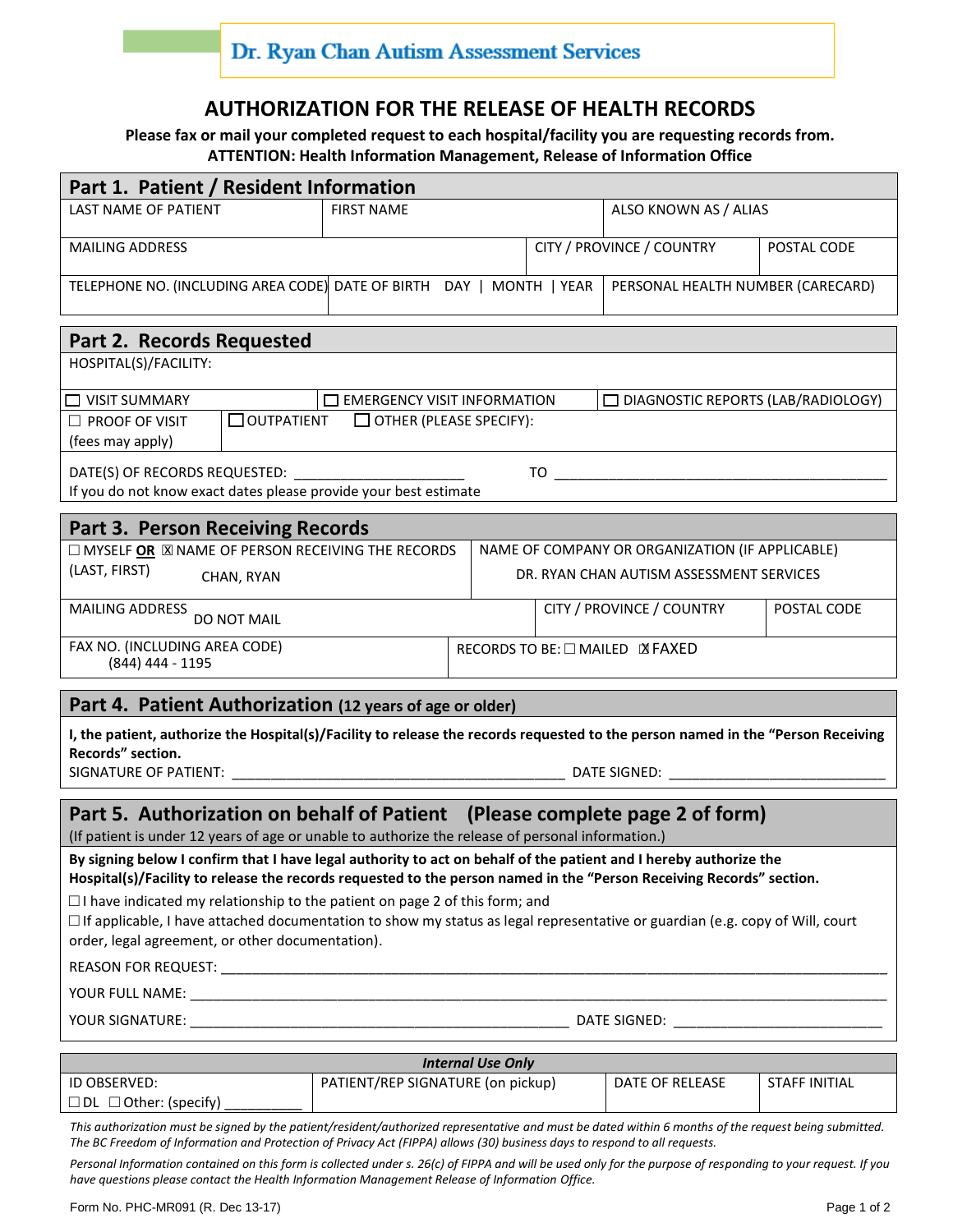## **Authorization on behalf of an incapable minor**

Complete this section if patient is a minor:

- under 12; or
- under 19 and not actively involved in decisions about health care.

Note: Patient authorization is required if patient is involved in decisions about care or has provided consent for care. **Guardian:**

 $\Box$  by court order

□ under a legal agreement

 $\square$  parent who has lived with or regularly cared for child and there is no order or agreement removing my guardianship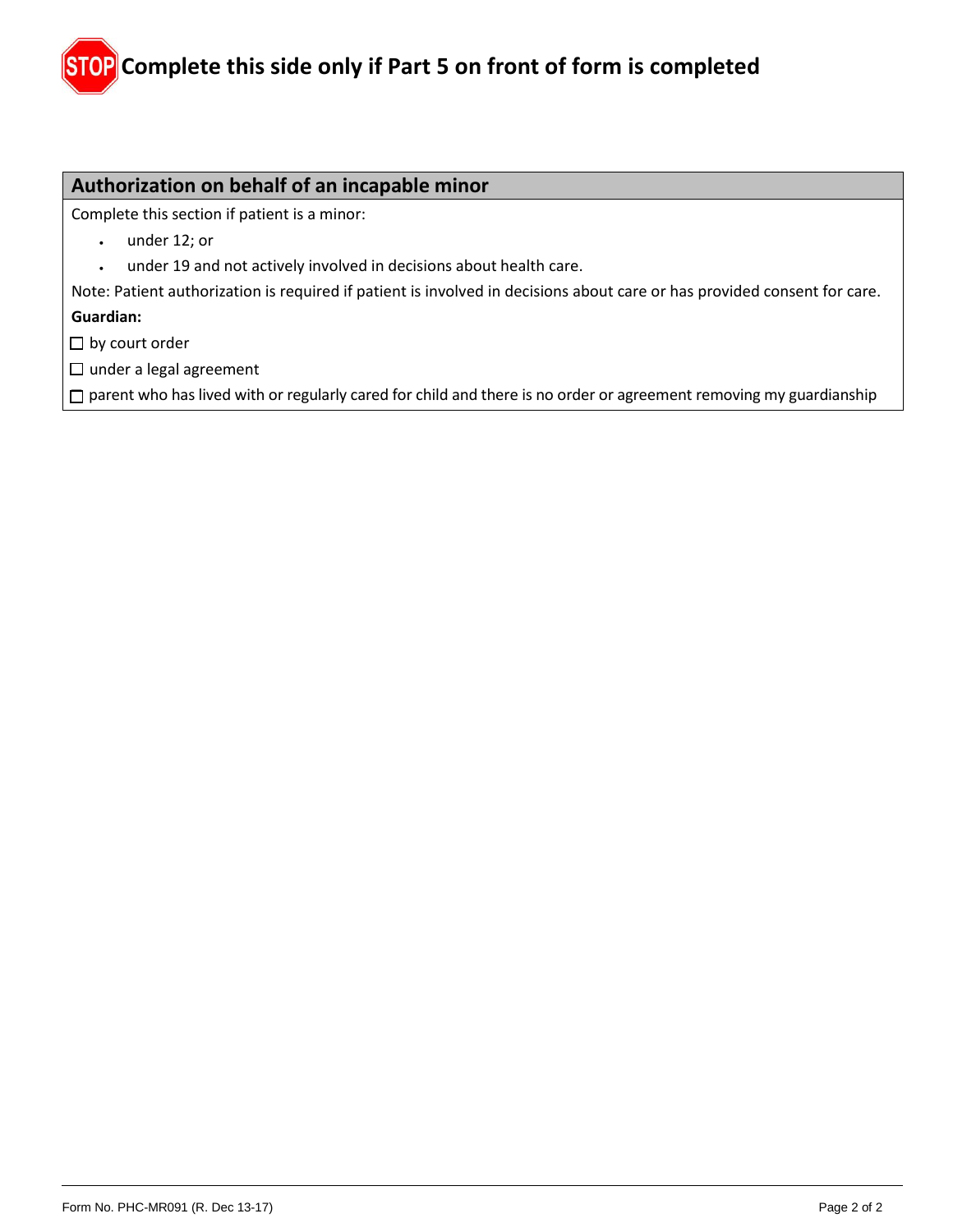## **PLEASE FAX OR MAIL YOUR REQUEST TO EACH HOSPITAL/FACILITY YOU ARE REQUESTING RECORDS FROM ATTENTION: HEALTH INFORMATION MANAGEMENT, RELEASE OF INFORMATION OFFICE**

Abbotsford Regional Hospital **Eagle Ridge Hospital** Eagle Ridge Hospital 32900 Marshall Rd, Abbotsford, BC V2S 0C2 475 Guildford Way, Port Moody, BC V3H 3W9 Fax: (604) 851-4902 Tel: (604) 851-4700, Ext 646790 Fax: (604) 469-3205 Tel: (604) 469-3239

BC Children's Hospital and BC Women's Hospital Forensic Psychiatric Hospital Forensic Psychiatric Hospital 4500 Oak St, Vancouver, BC V6H 3V5 70 Colony Farm Rd, Coquitlam, BC V3C 5X9 Fax: (604) 875-2292 Tel: (604) 875-2915 Fax: (604) 523-7897 Tel: (604) 524-7732

BC Women's Health Centre Fraser Canyon Hospital F2-4500 Oak St, Vancouver, BC V6H 3N1 1275 7 Ave, Hope, BC V0X 1L4 Fax: (604) 875-3136 Tel: (604) 875-3669/3670 Fax: (604) 860-7716 Tel: (604) 860-7728

BCCA – Abbotsford GF Strong Rehab Centre 32900 Marshall Rd, Abbotsford, BC V2S 0C2 4255 Laurel St, Vancouver, BC V5Z 2G9 Fax: (604) 851-4738 Tel: (604) 851-4710, Ext 645176 Fax: (604) 731-5091 Tel: (604) 714-4158

BCCA – Kelowna Langley Memorial Hospital 399 Royal Ave, Kelowna, BC V1Y 5L3 22051 Fraser Hwy, Langley, BC V3A 4H4 If your last name starts with A-L, Ext 686822 If your last name starts with M-Z, Ext 686814 Lion's Gate Hospital

1215 Lethbridge St, Prince George, BC V2M 7E9 Fax: (250) 645-7366 Tel: (250) 645-7316 Mission Memorial Hospital

BCCA – Vancouver Fax: (604) 826-4043 Tel: (604) 814-5166 600 W. 10th Ave, Vancouver, BC V5Z 4E6 Fax: (604) 877-0702 Tel: (604) 877-6000, Ext 672334 Mt. St. Joseph's Hospital (c/o St. Paul's Hospital)

2410 Lee Ave, Victoria, BC V8R 6V5 Fax: (250) 519-2033 Tel: (250) 519-5589 Peace Arch Hospital

3935 Kincaid St, Burnaby, BC V5G 2X6 Fax: (604) 412-6177 Tel: (604) 412-6219 Pemberton Health Centre

Chilliwack General Hospital Fax: (604) 894-9618 Tel: (604) 894-6939 45600 Menholm Rd, Chilliwack, BC V2P 1P7 Fax: (604) 795-4136 Tel: (604) 702-4753, ext 614753 Powell River General Hospital

5800 Mountain View Blvd, Delta, BC V4K 3V6 Fax: (604) 946-8642 Tel: (604) 946-1121, ext 783525 Richmond Hospital

BCCA – Fraser Valley The Matter of the Matter Holy Family Hospital (c/o St. Paul's Hospital) 13750 96 Ave, Surrey, BC V3V 1Z2 1081 Burrard St, Vancouver, BC V6Z 1Y6 Fax: (604) 930-4096 Tel: (604) 930-4073 Fax: (604) 806-9015 Tel: (604) 806-8099

Fax: (250) 712-3977 Tel: (250) 712-3900 Fax: (604) 533-6458 Tel: (604) 534-4121, Ext 745272

231 E. 15<sup>th</sup> St, North Vancouver, BC V7L 2L7 BCCA – Prince George Fax: (604)984-5718 Tel: (604) 984-5719

7324 Hurd St, Mission, BC V2V 3H5

1081 Burrard St, Vancouver, BC V6Z 1Y6 BCCA – Victoria Fax: (604) 806-9015 Tel: (604) 806-8099

15521 Russell Ave, White Rock, BC V4B 2R4 Burnaby Hospital Fax: (604) 535-4535 Tel: (604) 535-4506, Ext 757547

1403 Portage Rd, Pemberton, BC V0N 2L0

5000 Joyce Ave, Powell River, BC V8A 5R3 Delta Hospital Fax: (604) 485-3252 Tel: (604) 485-3211, Ext 4312

> 7000 Westminster Hwy, Richmond, BC V6X 1A2 Fax: (604) 244-5196 Tel: (604) 244-5108